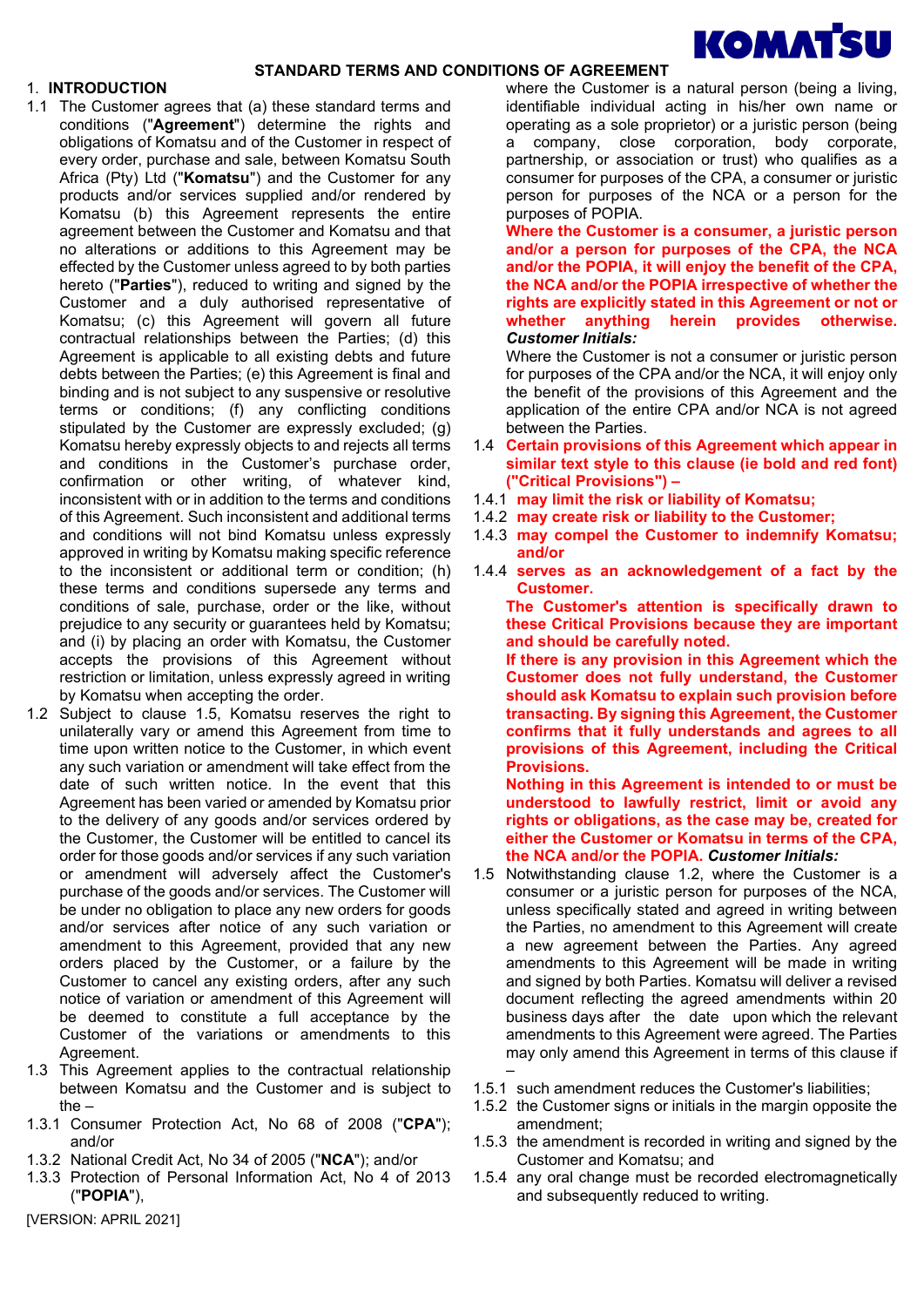

1.6 Komatsu requires certain information from the Customer in order to give effect to this Agreement, including taking orders, providing quotations, processing payments and awarding an extended payment term. The Customer is obliged to provide the information requested in the Customer Information Form attached to this Agreement on the terms and subject to the provisions of clause 16, to the extent that they are applicable. Any failure on the part of the Customer to provide complete and accurate information will constitute a material breach of this Agreement. Customer Initials:

## 2. ORDERS OF GOODS AND/OR SERVICES

- 2.1 Orders placed by the Customer will not be binding upon Komatsu unless and until accepted in writing or executed upon by Komatsu. Every order placed will be a separate and distinct order subject to the terms and conditions contained in this Agreement. Komatsu need not notify the Customer of such acceptance or execution.
- 2.2 It is the sole responsibility of the Customer to determine that the goods and/or services ordered are suitable for the purposes of intended use by the Customer.
- 2.3 The Customer agrees to pay all additional costs resulting from any acts or omissions by the Customer including suspension of work, modification of requirements, failure or delay in giving particulars required to enable work to proceed on schedule or requirements that work be completed earlier than agreed. Customer Initials:
- 2.4 Komatsu reserves the right to offer to provide alternative goods of the same quality and quantity at the prevailing prices to those ordered by the Customer should such goods be superseded, replaced or their manufacture terminated.
- 2.5 Any order is subject to cancellation by Komatsu due to acts of God or any circumstance beyond the control of Komatsu, including (without restricting this clause to these instances): inability to secure labour, power, materials or supplies, war, civil disturbance, riot, state of emergency, strike, lockout, or other labour disputes, fire, flood, drought or legislation.
- 2.6 Any order is subject to cancellation by Komatsu if the Customer breaches any term of this Agreement or makes any attempt of compromise, liquidation, sequestration, termination or judgement is recorded against the Customer or any of its principals. Customer Initials:
- 2.7 The Customer agrees that Komatsu will be immediately and irrevocably released from any contractual damages and penalty obligations should an order be cancelled by Komatsu due to any event in clause 2.5 or 2.6 having occurred. Customer Initials:
- 3. QUOTATIONS AND DELIVERY OF GOODS AND/OR **SERVICES**
- 3.1 Delivery of the goods and/or services to the Customer shall take place at the relevant place of business of Komatsu at or through which the relevant order was placed or is to be executed. All taxes, transport, insurance and other costs incidental to the further movement of the goods, shall be for the Customer's account.
- 3.2 Subject to the provisions of this clause 3 of this Agreement, the Customer agrees to the Standard Rates of Komatsu for any goods and/or services rendered, which rates may be obtained upon written request.
- 3.3 All prices quoted are ex works at the relevant place of business of Komatsu at or through which the relevant order was placed or is to be executed and will remain valid for a period of 30 days from the date of the quotation or until the date of issue of a new Komatsu pricing list, whichever occurs first.
- 3.4 All quotations are subject to –
- 3.4.1 the availability of the goods and/or services;
- 3.4.2 correction of good faith errors by Komatsu; and
- 3.4.3 reasonable variations up to the time of delivery in relation to any fluctuations of the cost price of the goods or forex fluctuations. The amount of the increase shall not be considered unreasonable if it is determined on the basis of Komatsu's standard charges for the work or services rendered or on the basis of labour time and material actually expended plus 25% and/or where quote prices are adjusted for increases or decreases in the cost of materials and labour required for performance by Komatsu in accordance with the applicable Steel & Engineering Industries Federation of South Africa formulae.
- 3.5 If the Customer disputes the amount of the increase referred to in clause 3.4.3, the amount of such increase may be certified by any independent auditor to be appointed by Komatsu and such certificate shall be final and binding on the Customer.
- 3.6 The Customer has the responsibility to inspect and verify the tax invoice and the prices quoted on such tax invoice received by it upon delivery thereof. The Customer will be entitled to notify Komatsu (for the attention of the designated manager of the relevant Komatsu at which the order was placed), in writing, within 7 days of receipt by the Customer of such tax invoice, of any inaccurateness of the tax invoice which it has identified, failing which the Customer will be deemed to have inspected and verified the tax invoice and the prices quoted on such tax invoice delivered to it and confirmed the accurateness of the tax invoice. To the extent permitted in law, Komatsu's liability to the Customer in respect of any defects notified by the Customer timeously in accordance with this clause shall be limited to the remedies set out in clause 9. Customer Initials:
- 3.7 To the extent that the CPA is applicable, the Customer has the responsibility to inspect and verify the goods received by it upon delivery thereof. The Customer will be entitled to notify and return to Komatsu (for the attention of the designated manager of the relevant Komatsu at which the order was placed), in writing, –
- 3.7.1 any goods which are returnable under the CPA, but specifically excluding goods which are defective, within 10 days; or
- 3.7.2 any defective goods, within 6 months,

of receipt by the Customer of such goods, of any reason for their return in respect of goods referred to in clause 3.7.1 or defects to the quality of the goods in respect of goods referred to in clause 3.7.2, which it has identified, failing which the Customer will be deemed to have inspected and verified the goods delivered to it and confirmed the good quality of the goods free from any and all defects, and the correctness of the order. To the extent permitted in law, Komatsu's liability to the Customer in respect of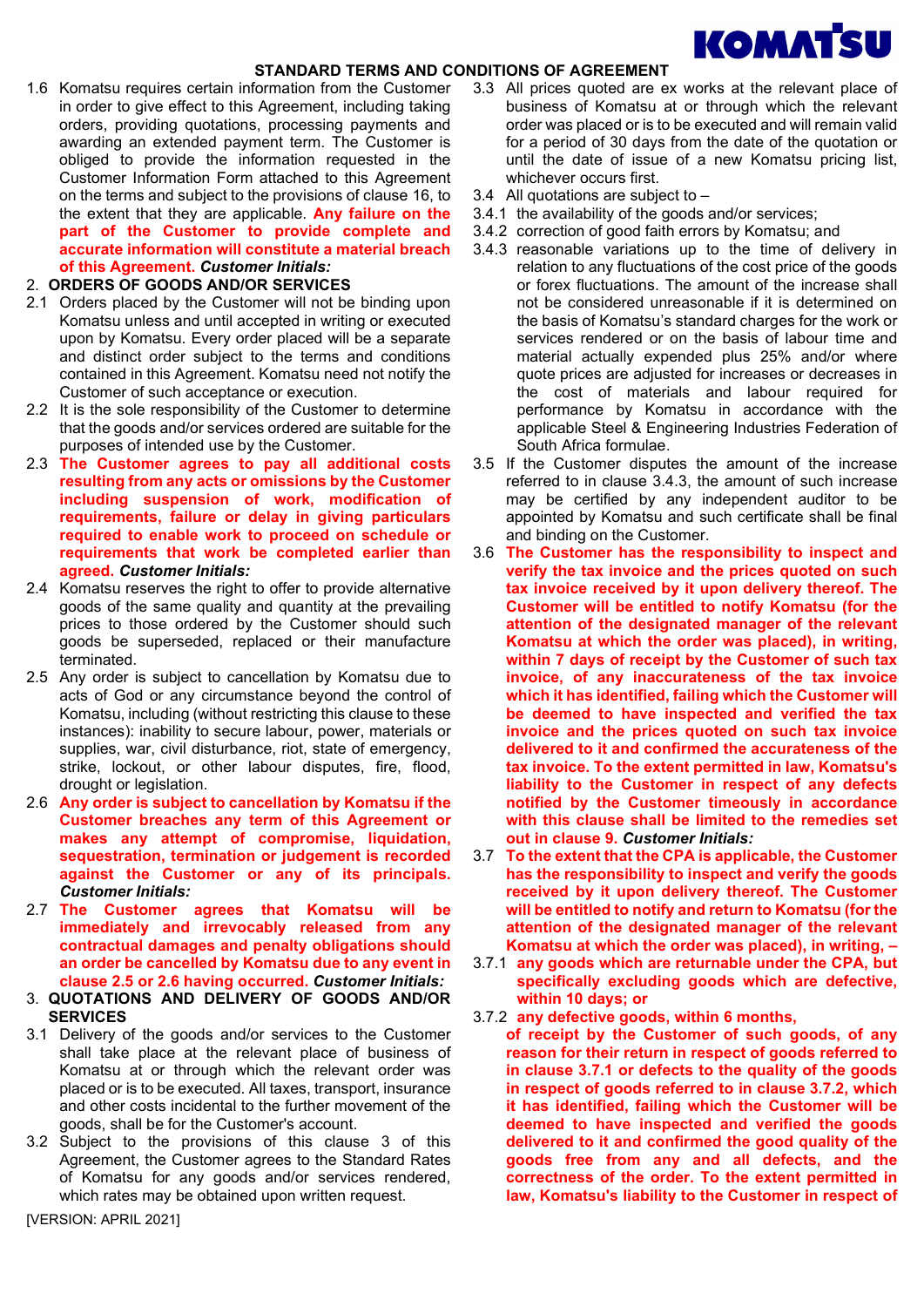

any returned goods timeously in accordance with this clause shall be limited to the remedies set out in clause 9.

- 3.8 To the extent that the CPA is not applicable, the same provisions of clause 3.7 shall apply, except that notice to Komatsu and any goods returned to Komatsu, whether defective or not, must be made within 7 days of the receipt by the Customer of such goods.
- 3.9 Notwithstanding the provisions of clause 1, all orders or variations to orders made in accordance with clause 3.4.3 or elsewhere in this Agreement, if in writing and signed by Komatsu, shall be binding and subject to the provisions of this Agreement and may not be revoked by the Customer.
- 3.10 Komatsu shall be entitled in its reasonable discretion to split the delivery / performance of the goods and/or services ordered in the quantities and on the dates it decides.
- 3.11 Komatsu shall be entitled to invoice each delivery / performance actually made separately.
- 3.12 Any delivery note, waybill, time sheet, handover certificate or job card (copy or original) signed by the Customer or a third party engaged to transport the goods and held by Komatsu shall be prima facie proof that delivery was made to the Customer.
- 3.13 The risk of damage to, destruction or theft of goods shall pass to the Customer on delivery of the goods to the Customer and the Customer undertakes to comprehensively insure the goods until paid for in full. Komatsu may, without any prejudice to its rights arising from the failure by the Customer to insure the goods in terms of this clause 3.13, recover insurance premiums from the Customer for such ordered and uninsured goods. Customer Initials:
- 3.14 Delivery, installation and performance times quoted are merely estimates and are not binding on Komatsu. Calculations of these times will be determined by Komatsu from the date upon which (i) Komatsu received all technical data or other information required from the Customer; (ii) reasonable access has been received by Komatsu from the Customer to the relevant site or machinery; (iii) any down payment has been agreed upon between the Parties; or (iv) any necessary import or other permits have been granted.
- 3.15 If Komatsu agrees to engage a third party to transport the goods on the Customer's behalf from the relevant place of business of Komatsu at or through which the relevant order was placed or is to be executed, Komatsu is hereby authorised by the Customer to engage a third party on the Customer's behalf, on the terms deemed fit by Komatsu and at the Customer's cost. Customer Initials:
- 3.16 The Customer hereby indemnifies Komatsu against any claims against Komatsu that may arise from such agreement in clause 3.15. Customer Initials:
- 4. REPAIRS
- 4.1 Repair times and repair costs given are merely estimates and are not binding on Komatsu. Should the repair costs exceed the estimated repair cost, Komatsu will inform the Customer of the additional estimated charges and Komatsu will only proceed to continue with the repair once the Customer has

authorised the repair to continue based on the increased estimated repair cost. Customer Initials:

- 4.2 Save where the Customer expressly and in writing indicates otherwise, the Customer hereby declines the return of any parts of components removed from the goods in the course of any repairs. Customer Initials:
- 4.3 Any item handed in for repair may be sold by Komatsu to defray the cost of such repairs if the item remains uncollected within 30 days after (i) the repairs being completed or (ii) notice being given to the Customer that the repairs have been completed, whichever is the later. Customer Initials:
- 5. GOODS ON CONSIGNMENT
	- All goods taken, if agreed by Komatsu, on a consignment basis by the Customer, are deemed sold if not returned on demand of Komatsu to the premises of Komatsu, in the original condition, in the original packaging and with all accessories and manuals intact. Customer Initials:
- 6. COPYRIGHT, PATENT, TRADEMARK OR DESIGN INFRINGEMENT

The Customer hereby indemnifies Komatsu against any claims, costs and expenses arising out of the infringement of copyright, patent, trademark or design supplied by the Customer. Customer Initials:

- 7. SPECIAL INSTRUCTIONS
- 7.1 Any special packaging instructions given by the Customer shall be for the Customer's account.
- 7.2 In the event that Komatsu undertakes erection, cranage and/or commissioning work the Customer shall –
- 7.2.1 give Komatsu free and unrestricted access at all times to the site;
- 7.2.2 supply suitable and sufficient water, electricity and compressed air free of charge at points within the boundaries of the contract area; and
- 7.2.3 make available a suitable and sufficient storage area adjacent to the contract area.
- 7.3 Komatsu shall not be responsible for the correctness of the foundations not supplied or erected by Komatsu which must be as specified and completed with holding down bolts. Customer Initials:
- 7.4 Komatsu will have no liability for interruption to work flow where tying into existing structure is required. Customer Initials:
- 7.5 The date of mechanical completion ("Mechanical Completion Date") shall be the date upon which Komatsu hands the plant, equipment or works over to the Customer as mechanically complete in accordance with Komatsu's drawings and the Customer's requirements. On this date, payment by the Customer for mechanical completion is due and the Customer shall take possession of the plant, equipment or works and assume responsibility for its maintenance and further commissioning to commencement of commercial operation.
- 7.6 The date of completion of commissioning ("Commissioning Completion Date") shall be the date upon which the plant, equipment or works is first brought into commercial operation or is capable of being brought into regular commercial operation, but in any event not later than 10 days after the Mechanical Completion Date. On the Commissioning Completion Date, Komatsu shall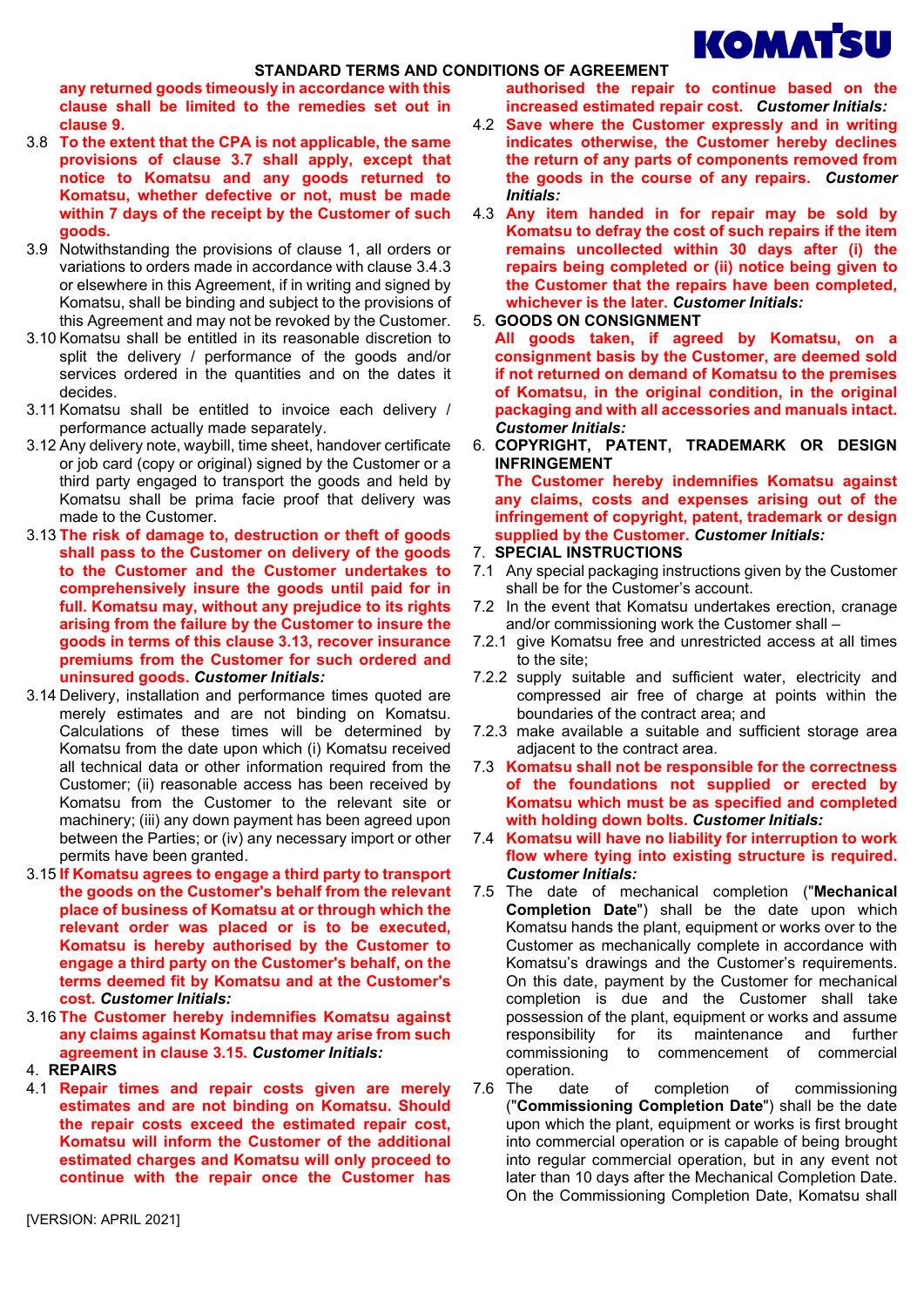

be entitled to an acceptance certificate from the Customer and such payment as may be due on completion of commissioning or acceptance. From the Commissioning Completion Date, Komatsu shall have no further responsibility or liability for the plant equipment or works save as set out in clause 8. Customer Initials:

- 8. GUARANTEES AND CLAIMS
- 8.1 To the extent not in conflict with the CPA (if applicable) or any other law –
- 8.1.1 new goods are guaranteed according to the manufacturer's product specific warranties only and all other guarantees, including common law guarantees, warranties of merchantability, fitness for a particular purpose, and non-infringement of third party rights, are hereby specifically excluded. The guarantee shall run from the Commissioning Completion Date; Customer Initials:
- 8.1.2 services performed directly by Komatsu are guaranteed for a period of (i) 3 months; or (ii) 500 hours, whichever comes first, against faulty workmanship and major components are guaranteed for 1000 hours, alternatively, where such major components are fitted by Komatsu, 12 months; Customer Initials:
- 8.1.3 liability under clause 8.1.1 is restricted to the cost of repair or replacement of returned goods and/or services or granting of a credit or to refund an equitable portion of the purchase or contract price at the sole discretion of Komatsu; Customer Initials:
- 8.1.4 no claim under this Agreement shall arise unless the Customer has, within 14 days of an alleged breach of contract and/or defect occurring, given Komatsu written notice by prepaid registered post of such breach or defect, and has afforded Komatsu at least 30 days to rectify such defect or breach; Customer Initials:
- 8.1.5 to be valid, claims must be supported by the original tax invoice relevant to the goods and/or services in respect of which a claim relates; Customer Initials:
- 8.1.6 the Customer shall return any defective moveable goods to the premises of Komatsu at Komatsu's own cost, cleaned and sufficiently marked to enable Komatsu to identify it as goods returned by the Customer and packed in the original or suitable packaging. All risks for the duration of repair remain with the Customer: and Customer Initials:
- 8.1.7 all guarantees are immediately null and void should any goods be tampered with or should the seals on goods be broken by anyone other than Komatsu or should the goods be used or stored outside of the manufacturer's specifications. Customer Initials:
- 8.2 Any item delivered to Komatsu shall serve as a pledge in favour of Komatsu for present and past debts and Komatsu shall be entitled to retain or realise such pledges as it deems expedient. The sworn or realised value of pledged goods will be offset against the Customer's debts and any excess balance will be paid to the Customer. Customer Initials:
- 8.3 Nothing in this Agreement should be understood to limit any warranty a Customer may have in terms of the CPA (if applicable). Customer Initials:

9. LIABILITY

- 9.1 To the extent not in conflict with the CPA (if applicable) or any other law and notwithstanding anything herein contained –
- 9.1.1 Komatsu shall not be liable for any special, consequential or indirect damages, nor shall Komatsu be liable to any person for any loss or damage whether to person or property howsoever arising, save where such damage or loss is due to the gross negligence or wilful misconduct of Komatsu, its employees, agents or authorised representatives; Customer Initials:
- 9.1.2 under no circumstances shall Komatsu be liable for any damage arising from any misuse, abuse or neglect of the goods and/or services by the Customer or any other third party; and Customer Initials:
- 9.1.3 the Customer hereby indemnifies Komatsu against all and any claims of whatsoever nature which may be made by any person against Komatsu for any loss or damage of any nature arising out of the use of the goods whilst same are at risk of the Customer, save for any claims which arise from the gross negligence or wilful misconduct of Komatsu, its employees, agents or authorised representatives. The aforesaid indemnity includes any legal costs which may be incurred by Komatsu in defending and/or opposing any such claim, calculated on the scale as between attorney-and-own client. Komatsu shall not be liable to the Customer for any loss or damage (including special, indirect or consequential damages) of any nature arising out of the use of the goods, the delivery or supply or failure to deliver or supply the goods, or arising in respect of the goods whilst same are in the Customer's possession, save where such loss or damage is due to the gross negligence or wilful misconduct of Komatsu, its employees, agents or authorised representatives. Customer Initials:
- 10. PAYMENT
- 10.1 The Customer agrees that the amount contained in a tax invoice issued by Komatsu shall be due and payable unconditionally (i) by way of cash on order; or (ii) if the Customer has been granted an extended payment term in terms of clause 11, within the period specified, and approved in writing by Komatsu, in terms of the application of extended payment terms by the Customer.
- 10.2 The Customer has the responsibility to verify the banking details of Komatsu (with the designated manager of the relevant Komatsu at which the relevant order was placed) prior to any and every payment to be made by it to Komatsu in terms of this Agreement or otherwise and Komatsu shall not be held liable for any payments incorrectly made by the Customer to a bank account, the details of which have not been verified by the Customer prior to such payment. Customer Initials:
- 10.3 The risk of payment by cheque through the post rests with the Customer. Customer Initials:
- 10.4 The Customer has no right to withhold payment for any reason whatsoever, save where the Customer is enforcing a legal right in instances where the CPA applies, and agrees that no extension of payment of any nature shall be granted to the Customer and any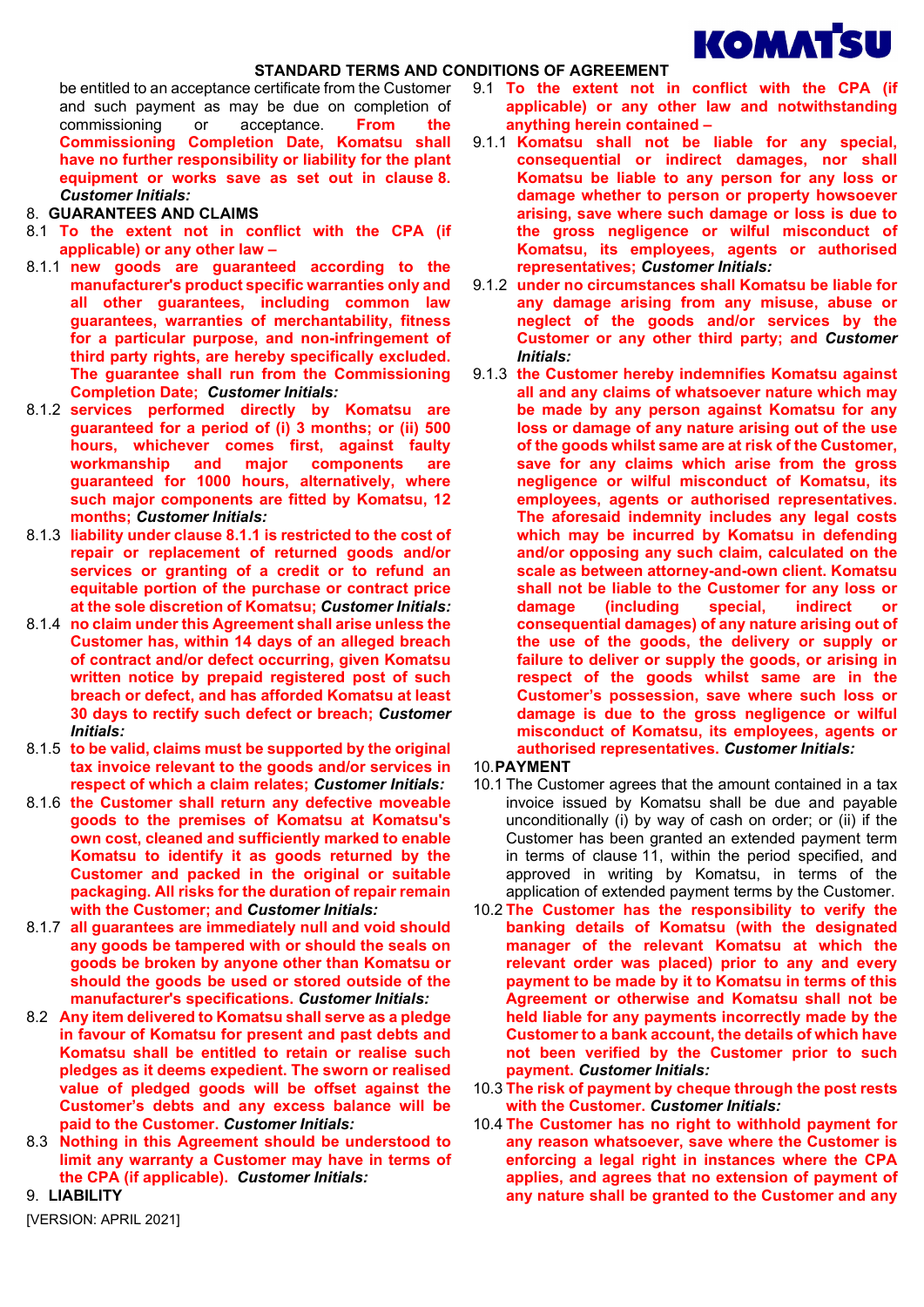# **KOMATSU**

### STANDARD TERMS AND CONDITIONS OF AGREEMENT

such extension will not be applicable or enforceable unless agreed to by Komatsu, reduced to writing and signed by the Customer and a duly authorised representative of Komatsu. Customer Initials:

- 10.5 All amounts due and payable will be paid by the Customer in full without deduction or set-off.
- 10.6 All discounts shall be forfeited if payment in full is not made on the due date.
- 10.7 The Customer agrees that the amount due and payable to Komatsu may be determined and proven by a certificate issued and signed by any director or manager of Komatsu, whose authority need not be proven, or by any independent auditor appointed by Komatsu. Such certificate shall be binding and shall be prima facie proof of the nature and the amount of the indebtedness of the Customer.
- 10.8 Any printout of computer evidence tendered by either Party shall be admissible evidence and neither Party shall object to the admissibility of such evidence purely on the grounds that such evidence is computer evidence or that the requirements of the Electronic Communications and Transactions Act, No 25 of 2002 have not been met.
- 10.9 The Customer agrees that in the event that it does not make any payment under this Agreement by its due date –
- 10.9.1 where the Customer is a natural person or a juristic person for purposes of the NCA –
- 10.9.1.1 such unpaid amount will accrue interest at a rate equal to 2% per month; and
- 10.9.1.2 once interest has been levied by Komatsu for the first time, a statement of account will be delivered monthly to the Customer's postal address through ordinary mail unless otherwise requested;
- 10.9.2 where the Customer is not a natural person or a juristic person for purposes of the NCA, such unpaid amount will accrue interest at the publicly quoted basic rate of interest, compounded monthly in arrears and calculated on a 365-day year irrespective of whether or not the year is a leap year, from time to time published by any of the five major banks in the Republic of South Africa as being its prime overdraft rate, plus 2% above this rate;
- 10.9.3 Komatsu reserves the right to withhold the delivery of any goods not yet delivered until the Customer has paid, in full, all amounts outstanding and to declare, by notice in writing to the Customer, all amounts owing to be due and payable; or
- 10.9.4 to the extent not in conflict with any applicable law, Komatsu may retake possession of the goods delivered under this Agreement for which total payment has not been received according to the terms of this Agreement. The Customer irrevocably authorises Komatsu to enter its premises (or any premises where the goods are located) upon the order of a competent court to repossess any goods delivered. The Customer hereby indemnifies Komatsu, and/or Komatsu's representatives, and/or the Sheriff and/or the Sheriff's representatives, completely against any damage whatsoever relating to the removal of any such repossessed goods and the Customer further irrevocably agrees to pay Komatsu's costs of transporting and repossessing the goods; and Customer Initials:
- 10.9.5 Komatsu will be entitled to keep any partial payment made by the Customer as liquidated damages (without prejudice to any of its rights to claim any other damages in lieu of such liquidated damages) and Komatsu's exercise of these rights and remedies shall be subject to and exercised in accordance with the provisions of applicable laws (including the CPA and/or the NCA (if applicable)), and the Customer hereby indemnifies and holds Komatsu harmless against any claim for any loss or damage that it may incur as a result of such action by Komatsu. Customer Initials:
- 10.10 The Customer expressly agrees that no debt owed to Komatsu by the Customer shall become prescribed before the passing of a period of six years from the date the debt falls due, subject to applicable law. Customer Initials:
- 10.11 In addition to the remedies available to Komatsu in terms of clause 10.9, the Customer agrees that if an account is not settled in full (a) against order; or (b) within the period agreed in clause 10.1 in the case of a Customer that has been granted an extended payment term in terms of clause 11; Komatsu is: (i) entitled to immediately institute action against the Customer at the sole expense of the Customer; in order to enforce any and all of Komatsu's rights under the Agreement, or (ii) to cancel the Agreement. In the event of cancellation of the Agreement, Komatsu is entitled not to produce any unmade balance of any order already in process or otherwise accepted by Komatsu and to recover any loss sustained thereby from the Customer. Customer Initials:
- 10.12 These remedies are without prejudice to any other right Komatsu may be entitled to in terms of this Agreement or in law, and Komatsu's exercise of these rights and remedies shall be subject to and exercised in accordance with the provisions of applicable laws (including the CPA (if applicable)). Komatsu reserves its right to stop supply immediately on cancellation or on nonpayment.
- 10.13 A Customer that has been granted an extended payment term in terms of clause 11 will forthwith lose this payment facility when payment is not made according to the conditions of clause 10.1 (ii) and all amounts then outstanding shall immediately become due and payable.

## 11. EXTENDED PAYMENT TERMS / PAYMENT FACILITY

- 11.1 The Customer may be awarded an extended payment term in terms of which the Customer is entitled to make payment, as set out in clause 10.
- 11.2 Komatsu may, in its sole discretion, award the Customer an extended payment term and may, at any time and within its sole discretion, withdraw this payment facility.
- 11.3 The Customer hereby agrees that this payment facility is a variable facility and that Komatsu shall be entitled to increase its limit from time to time, by providing the Customer with a written notice thereof.

# 12. OWNERSHIP OF GOODS

12.1 Ownership in and to the goods supplied by Komatsu vests in Komatsu until the purchase price for those goods has been paid in full to Komatsu. The Customer shall notify the owner and landlord of the premises on which the goods are located that ownership in the goods vests in Komatsu until paid for in full and the Customer hereby authorises Komatsu to give such notice.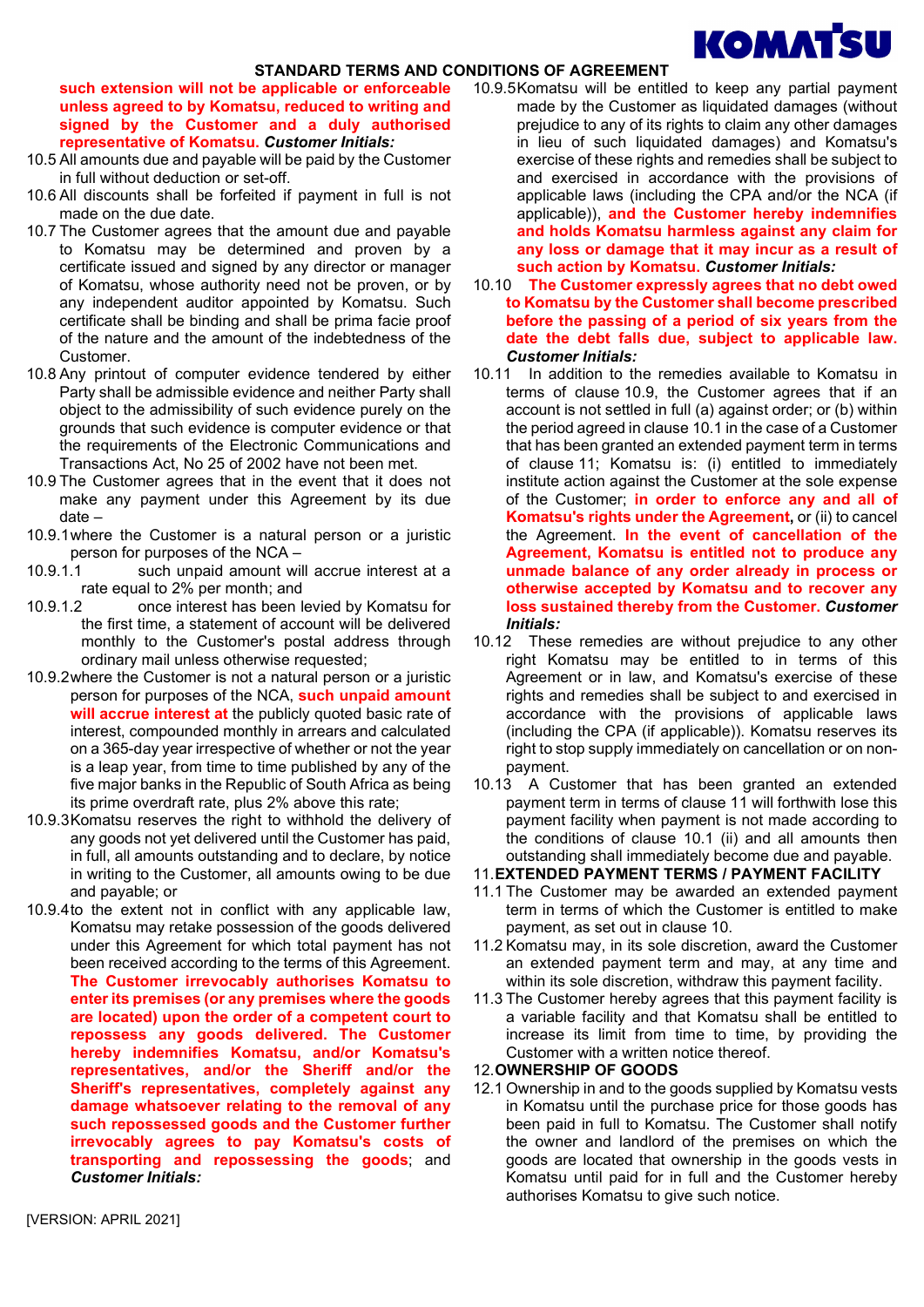# **KOMATSU**

## STANDARD TERMS AND CONDITIONS OF AGREEMENT

- 12.2 The Customer is not entitled to sell or dispose of any goods unpaid for without the prior written consent of Komatsu. The Customer shall not allow the goods to become encumbered in any manner prior to the full payment thereof and shall advise third parties of the rights of Komatsu in the goods.
- 12.3 If any goods supplied to the Customer are of a generic nature and have become the property of the Customer by operation of law (by mixing or blending) the Customer shall be obliged on notice of cancellation of the Agreement to retransfer the same quantity of goods in ownership to Komatsu.

# 13. REPRESENTATIONS

- 13.1 The Customer acknowledges that it does not rely on any representations made by Komatsu in regard to the goods and/or services or any of its qualities leading up to this Agreement other than those contained in this Agreement. All specifications, price lists, performance figures, advertisements, brochures and other technical data furnished by Komatsu in respect of the goods and/or services orally or in writing will not form part of the Agreement in any way unless agreed to in writing by Komatsu. Customer Initials:
- 13.2 The Customer agrees that neither Komatsu nor any of its employees will be liable for any misrepresentations made to the Customer which are grossly negligent or constitute wilful misconduct. Customer Initials:
- 14. WHERE THE CUSTOMER IS SPECIFICALLY A CONSUMER OR JURISTIC PERSON FOR PURPOSES OF THE NCA ONLY
- 14.1 Legal Costs and Charges
- 14.1.1 Default Administration Charges

If the Customer defaults on any payment obligation under this Agreement, Komatsu will charge the Customer a default administration charge in respect of each letter of demand sent to the Customer. The cost of each registered letter of demand sent to the Customer may not exceed the amount payable for a registered letter of demand as stipulated in the High Court Rules as well as Komatsu's reasonable and necessary expenses incurred to deliver such letter of demand, including but not limited to postage or delivery costs.

14.1.2 Collection Costs

Komatsu will be entitled to charge the Customer, at the maximum permissible rate allowed by law, all costs incurred by Komatsu in collecting any amount due and/or payable by the Customer in terms of this Agreement, Komatsu's legal costs as between attorneyand-own-client and as taxed by the High Court, incurred as a result of any breach of this Agreement by the Customer and/or as a result of Komatsu having to enforce its rights under this Agreement against the Customer in terms of clause 14.2 and all other costs as provided for by the NCA.

## 14.2 Consequences of Default

- 14.2.1 Should the Customer not make payment of any amounts due to Komatsu in accordance with this Agreement, the Customer will be in default.
- 14.2.2 In the event of default, Komatsu may give written notice to the Customer of such default, requesting the Customer to rectify the default and/or propose that the

[VERSION: APRIL 2021]

Customer refers this Agreement to a debt counsellor, alternative dispute resolution agent, consumer court or ombud with jurisdiction, with the intent that the Parties resolve any dispute under this Agreement or develop and agree on a plan to bring the Customer's repayments up to date.

- 14.2.3 Delivery of the written notice referred to in clause 14.2.2 at the address provided by the Customer in the Customer Information Form attached to this Agreement will serve as proof of delivery of such written notice.
- 14.2.4 The Customer may at any time prior to cancellation of this Agreement by Komatsu, remedy his/her/its default by paying to Komatsu all amounts that are due and owing to Komatsu by the Customer, together with the prescribed default administration charges and collection costs referred to in clause 14.1 incurred by Komatsu to enforce the provisions of this Agreement against the Customer up to the date upon which the Customer's default is remedied.
- 14.2.5 Komatsu will be entitled, without prejudice and in addition to any other rights which Komatsu may have in terms of law and in terms of this Agreement, to institute legal action against the Customer to enforce the provisions of this Agreement in the event that –
- 14.2.5.1 the Customer does not respond to the written notice delivered to him/her/it by Komatsu in accordance with clause 14.2.2; or
- 14.2.5.2 the Customer rejects Komatsu's proposal for referral of this Agreement in accordance with clause 14.2.2; or
- 14.2.5.3 where 10 business days have lapsed after delivery of such written notice to the Customer; and
- 14.2.5.4 the Customer has been in default under this Agreement for at least 20 business days.
- 14.2.6 In the event of default not being rectified, the full outstanding balance of any amount owing to Komatsu by the Customer in terms of this Agreement, will immediately become due and payable and Komatsu may, without affecting any of its other rights in terms of this Agreement or otherwise, recover from the Customer payments of all amounts owing under this Agreement, which payments will include any accrued, but unpaid interest, default administration charges and collection costs, as contemplated in clause 14.1, and/or any reasonable legal costs and charges expended by Komatsu to enforce the provisions of this Agreement.
- 15. WHERE THE CUSTOMER IS CONSUMER OR A JURISTIC PERSON, BUT THE NCA DOES NOT APPLY
- 15.1 The provisions of clauses 14.1.1, 14.1.2 and 14.2.6 shall still apply mutatis mutandis even where the Customer is not a consumer or a juristic person for purposes of the NCA.
- 16. CONSENT TO VERIFICATION OF ACCOUNT DETAILS, DATA PROTECTION AND PRIVACY AND CONFIDENTIALITY
- 16.1 Personal Information is information relating to an identifiable, natural or juristic person, including but not limited to information relating to race, gender, sex, marital status, nationality, ethnic or social original, colour, sexual orientation, age, physical or mental health, religion, belief, disability, language, birth, education, identity number, telephone number, e-mail, postal or street address, biometric information and financial, criminal or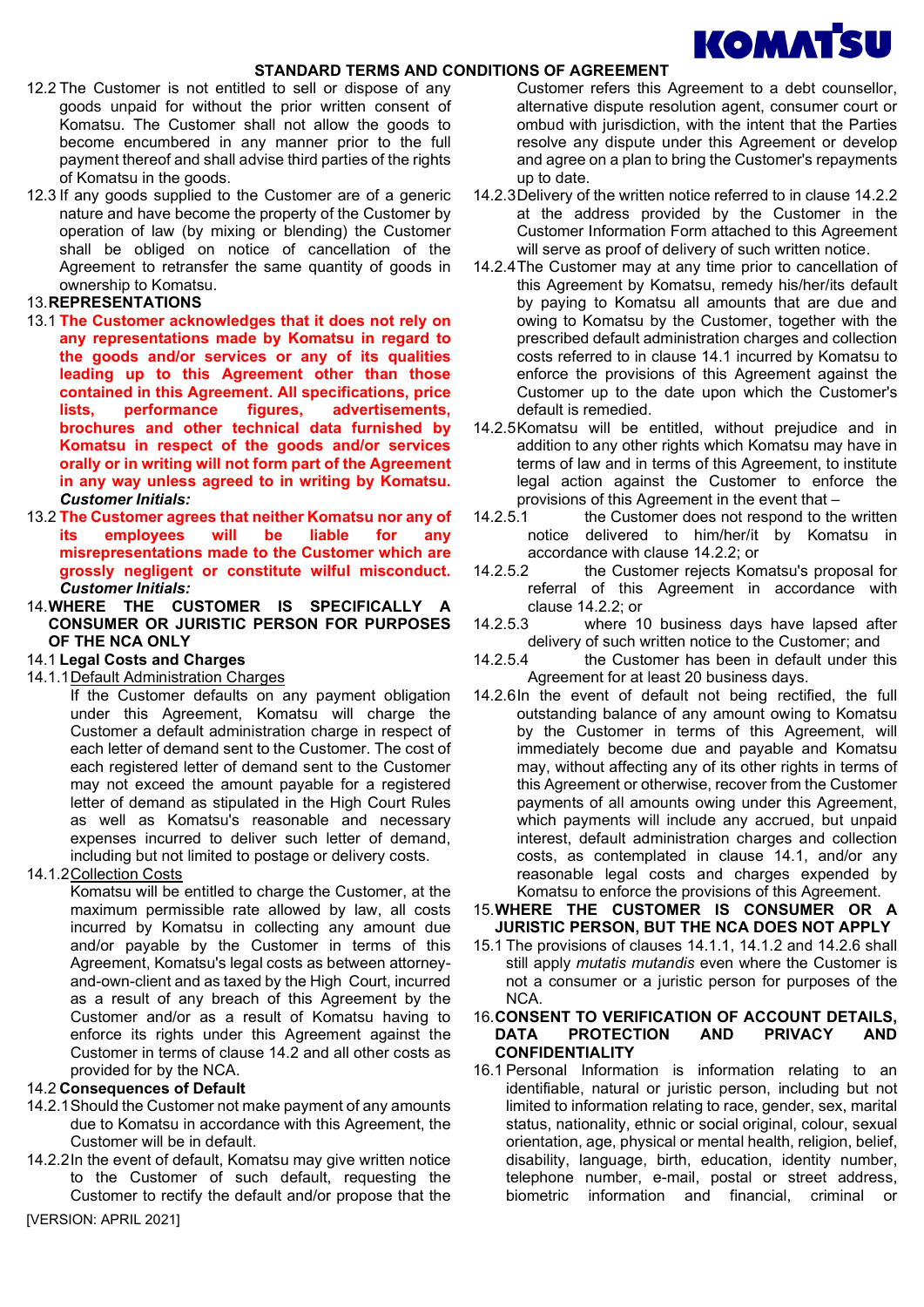

employment history, as well as correspondence sent by the person that is implicitly or explicitly of a private or confidential nature or further correspondence that would reveal the contents of the original correspondence, including any information provided by the Customer in terms of clause 1.6 ("Personal Information").

- 16.2 The Customer acknowledges that its Personal Information provided to Komatsu may be protected by data protection legislation such as the POPIA and the NCA and the Customer acknowledges that the conclusion of this Agreement shall create a lawful basis for Komatsu's right to collect, receive, record, organize, collate, store, update, modify, retrieve, alter or process the Customer's Personal Information.
- 16.3 The Customer hereby consents to Komatsu making worldwide transfers of the Customer's Personal Information on Komatsu's corporate systems, to other entities, agents or subcontractors in Komatsu's group, or to other relevant business partners, including without limitation, agents, distributors and third parties who may have incidental access to personal information.
- 16.4 The Customer consents to all communications being monitored or recorded by Komatsu in accordance with the applicable laws, for use in business practices, prevention of unauthorised use of Komatsu's systems and in respect of the detection and prevention of crime.
- 16.5 The Customer will have the right to contact Komatsu regarding any Personal Information that the Customer is entitled to.
- 16.6 The Customer hereby consents to the storage and use by Komatsu of its Personal Information for establishing its credit rating and in providing the goods and/or services to the Customer in terms of this Agreement and to Komatsu disclosing such information to credit control companies, banks and other institutions involved in rating credit. The Customer agrees that Komatsu will not be held liable for the good faith disclosure of any of this Personal Information to such third parties and that no further specific consent needs to be obtained for the transfer of such information to a specific third party for the purposes of establishing its credit rating and in providing the goods and/or services to the Customer in terms of this Agreement. Customer Initials:
- 16.7 The Customer hereby consents that Komatsu can also provide its Personal Information to third parties other than those referred to in clause 16.3, if the Customer has indicated Komatsu as a trade reference to third parties and the Customer agrees that Komatsu will not be liable for the good faith disclosure of any of this information to such third parties.
- 16.8 Unless otherwise required for purposes of this clause 16, Komatsu hereby agrees that it will take or cause to be taken such reasonable precautions as may be necessary to prevent the disclosure of any of the Customer's Personal Information made available to Komatsu by, or obtained from, the Customer which are not a matter of public knowledge or lawfully available from any other source.

# 17. ENGAGEMENT WITH ANTI-SOCIAL FORCES

17.1 The Customer hereby warrants to and in favour of Komatsu that it will not at any time during this Agreement have engaged with any Antisocial Forces. The terms

"engage with" and "Antisocial Forces" shall have the meanings ascribed thereto in clause 17.3 below.

- 17.2 If at any time during this Agreement Komatsu has a reasonable basis or suspicion for believing that the Customer is engaging, or has during this Agreement engaged, with an Antisocial Force/s, Komatsu shall be entitled to terminate this Agreement with immediate effect, on notice and in writing to the Customer, without any prejudice to or derogation from any other rights of Komatsu under this Agreement or in law.
- 17.3 For purposes of this clause 17 –
- 17.3.1 "Antisocial Force/s" means a person, group or entity –
- 17.3.1.1 which uses violence, intimidation or fraudulent means to pursue economic gains; or
- 17.3.1.2 named on any lists promulgated by the United Nations Security Council or its committees pursuant to any resolution issued under Chapter VII of the United Nations Charter; or
- 17.3.1.3 named on the World Bank Listing of Ineligible Firms (see www.worldbank.org/debarr) or any successor website or location); or
- 17.3.1.4 which has been convicted, or subjected to any similar criminal sanction, by any court or governmental body of competent jurisdiction, or who is suspected or under investigation by any governmental body of competent jurisdiction for, engaging in money laundering or financing terrorism or any corrupt or fraudulent practice; or<br>17 3.1.5 which is a su
- which is a successor in interest or ultimate beneficial owner of a person, group or entity described in any of clauses 17.3.1.1 to 17.3.1.4; and
- 17.3.2 "engage with" shall include but not be limited to any form of contracting, mutual association, investing or transacting.

## 18. GENERAL

- 18.1 The Customer agrees that no indulgence whatsoever by Komatsu will affect the terms of this Agreement or any of the rights of Komatsu and such indulgence shall not constitute a waiver by Komatsu in respect of any of its rights herein. Under no circumstances will Komatsu be estopped from exercising any of its rights in terms of this Agreement.
- 18.2 The Customer hereby consents to the non-exclusive jurisdiction of the High Court of South Africa, Gauteng Local Division, Johannesburg.
- 18.3 Nothing in this clause 18, or anywhere else in this Agreement, should be understood to prevent Komatsu or the Customer from taking any dispute to any court, tribunal, commission or other body of competent jurisdiction. Customer Initials:
- 18.4 The Customer shall be liable to Komatsu for all legal costs and expenses on the attorney-and-own-client scale incurred by Komatsu in the event of (i) any default by the Customer (and any enforcement of Komatsu's rights); or (ii) any litigation in regard to the validity and enforceability of this Agreement. The Customer shall also be liable for any tracing, collection or valuation fees incurred as well as for any costs, including stamp duties, for any form of security that Komatsu may demand. Customer Initials:
- 18.5 The Customer agrees that Komatsu will not be required to furnish security in terms of Rule 62 of the Rules of Court